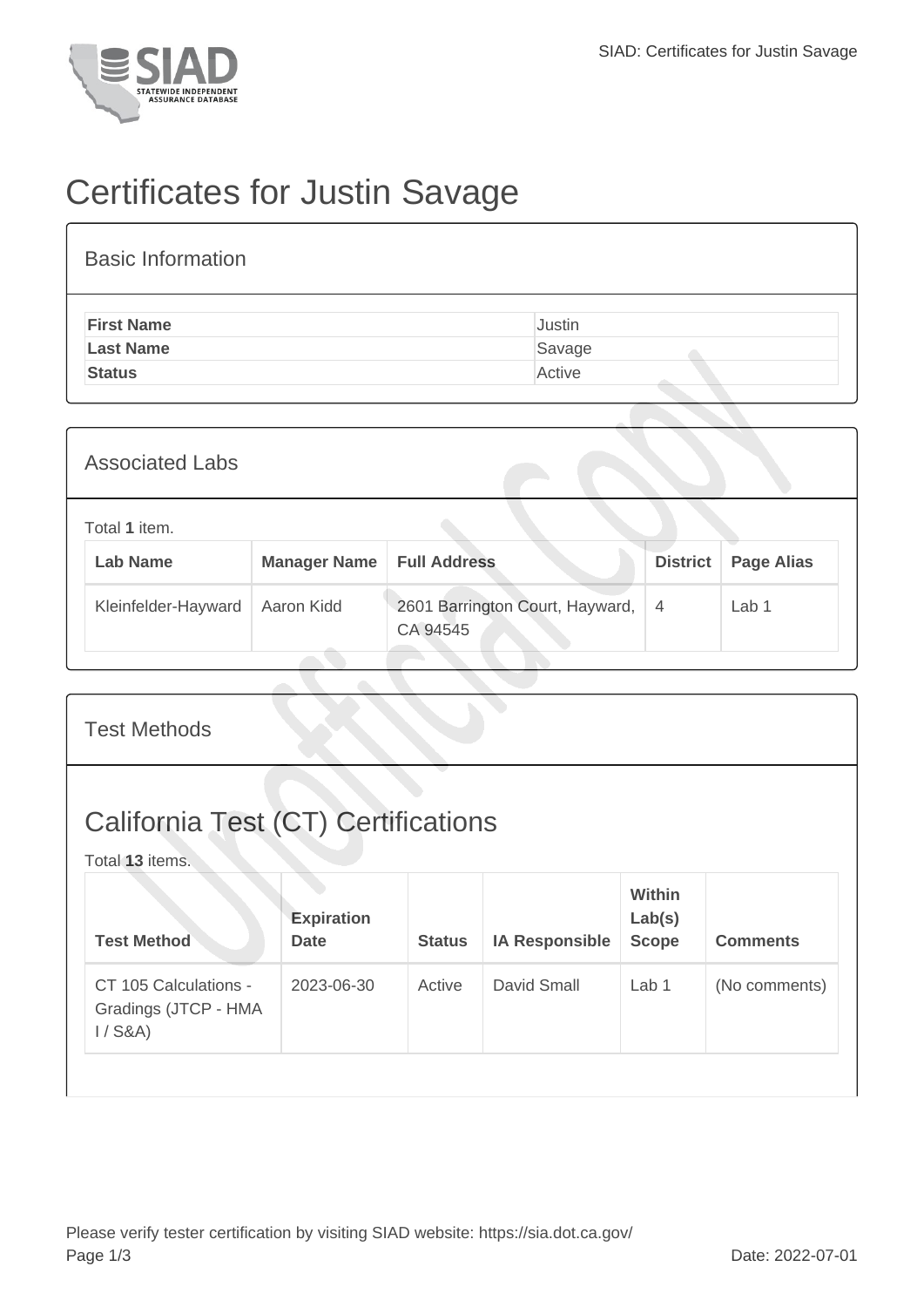

| <b>Test Method</b>                                                                  | <b>Expiration</b><br><b>Date</b> | <b>Status</b>  | <b>IA Responsible</b> | <b>Within</b><br>Lab(s)<br><b>Scope</b> | <b>Comments</b> |
|-------------------------------------------------------------------------------------|----------------------------------|----------------|-----------------------|-----------------------------------------|-----------------|
| CT 106 Definitions -<br>Specific Gravity (SpG)                                      | 2023-06-30                       | Active         | <b>David Small</b>    | Lab <sub>1</sub>                        | (No comments)   |
| CT 201 Sample<br>Preparation - Soil and<br>Aggregates (JTCP -<br><b>S&amp;A</b> )   | 2023-06-30                       | Active         | <b>David Small</b>    | Lab <sub>1</sub>                        | (No comments)   |
| CT 202 Sieve analysis -<br>Fine and Coarse<br>Aggregates (JTCP -<br><b>S&amp;A)</b> | 2019-07-21                       | Expired        | <b>David Small</b>    | Lab <sub>1</sub>                        | (No comments)   |
| CT 216 Relative<br>Compaction - Soils and<br>Aggregates (JTCP -<br><b>S&amp;A)</b>  | 2019-07-21                       | Expired        | <b>David Small</b>    | Lab <sub>1</sub>                        | (No comments)   |
| CT 217 Sand<br>Equivalent (JTCP -<br><b>S&amp;A)</b>                                | 2019-07-21                       | Expired        | David Small           | Lab <sub>1</sub>                        | (No comments)   |
| CT 226 Moisture<br>Content - Soils and<br>Aggregates (JTCP -<br><b>S&amp;A)</b>     | 2019-07-21                       | Expired        | David Small           | Lab <sub>1</sub>                        | (No comments)   |
| CT 227 Cleanness<br>Value (JTCP - S&A)                                              | 2019-07-21                       | <b>Expired</b> | David Small           | Lab <sub>1</sub>                        | (No comments)   |
| CT 229 Durability<br>$(JTCP - S&A)$                                                 | 2019-07-21                       | <b>Expired</b> | David Small           | Lab 1                                   | (No comments)   |
| CT 301 "R" Value                                                                    | 2019-03-22                       | Expired        | David Small           | Lab 1                                   | (No comments)   |